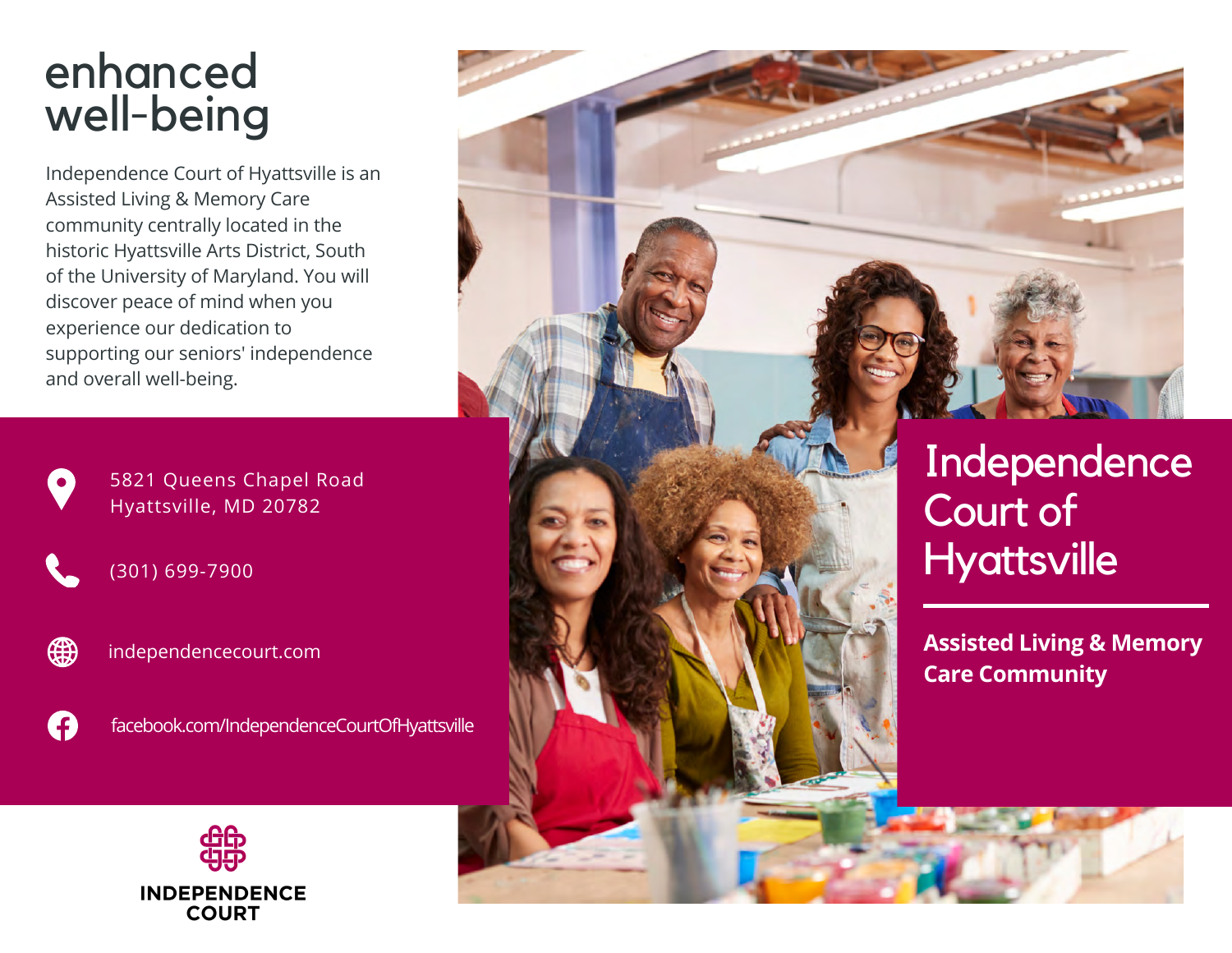# Care Services

### ASSISTED LIVING & MEMORY CARE

We believe overall wellness is important at every stage of life. Our services enhance a person's wellbeing and independence. We start with an initial health assessment and reassess regularly, or as needed. From the assessment, we develop a tailored plan of care.



### AMENITIES

In addition to care, our community has the amenities to offer a vibrant lifestyle for our residents.

- 3-Home cooked meals per day, alternative choices, plus snacks
- Life Enrichment classes. entertainment, and outings
- Daily Exercise Classes
- Recreational & Social Events
- Weekly Housekeeping and Linen Services
- Emergency Call System
- Transportation to appointments

#### 99

We work with the resident, family, and medical professionals to create a tailored plan of care.

#### TAILORED CARE

Each plan of care is unique for each resident and may include help with activities of daily life (ADL) such as:

- Bathing and Dressing
- Hygiene and cleanliness
- Continence
- Medication management
- Dietary Over Sight